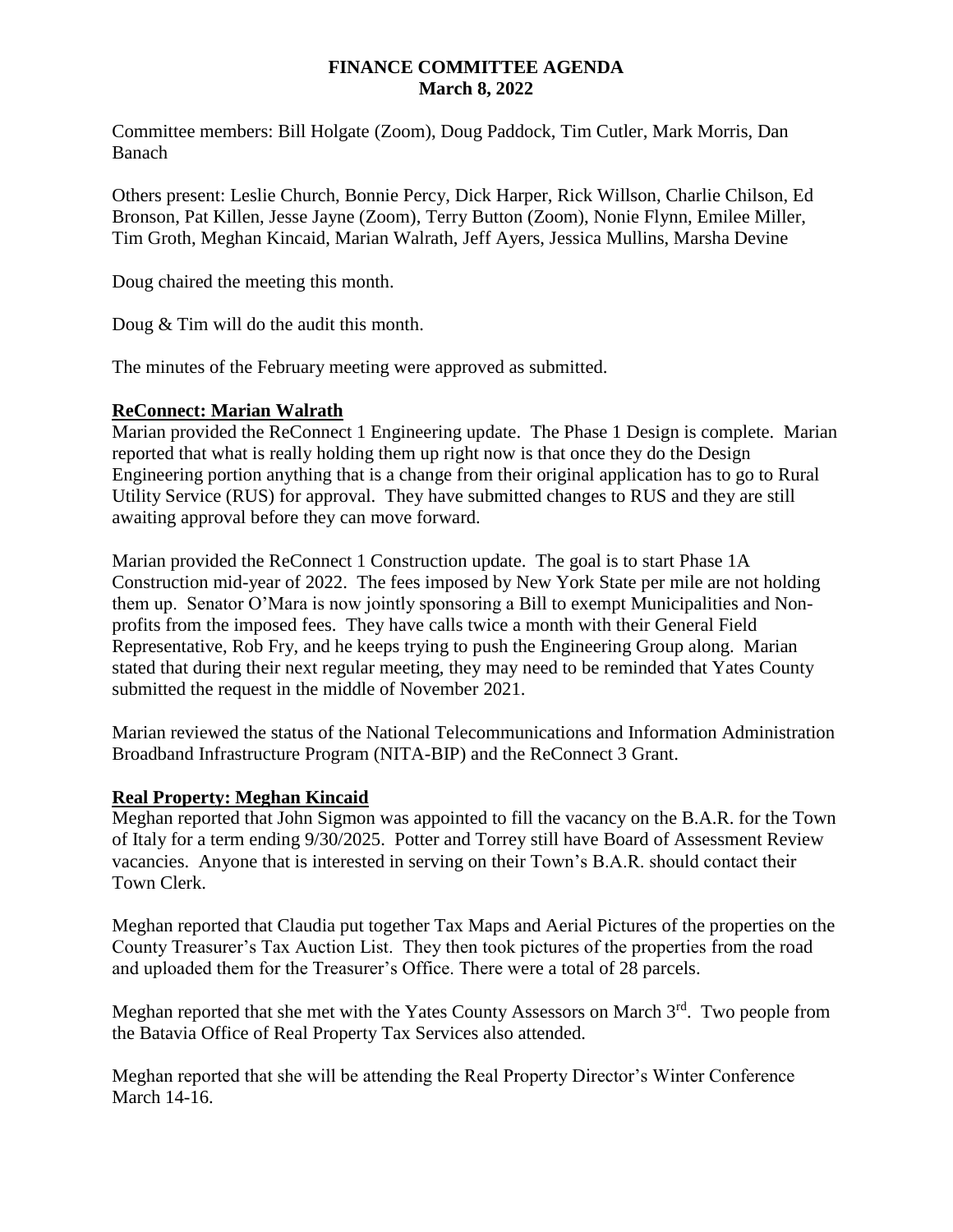Meghan reported that they are working on processing sales filed by 3/1 for assessors, working on her Annual Report, and they are assisting Assessors as they work to wrap up their 2022 Tentative Assessment Rolls.

# **Planning: Jeffrey Ayers**

Jeff reported that the February 24th Planning Board meeting was not held due to absence of a quorum. There was one application from the Town of Starkey and after talking to Soil & Water, Jeff exercised his authority, making the determination that it had no county-wide impact. The Yates County Planning Board will be hosting 6 Hancock Estabrook municipal trainings this year. There are 6 Yates County Planning Board members that need their terms extended.

Jeff reported that Scott Falvey is currently reviewing the YTS contract. YTS would like to come in April to do their presentation for the legislature.

Jeff reported that the grant application for Household Hazardous Waste Day for \$9,123 was submitted on February 28<sup>th</sup>.

Jeff reported that the Solid Waste Management and Household Hazardous Waste Day will both be managed by the Planning Department through the Finance Committee. Scott Falvey is currently reviewing the changes to the laws.

Jeff reported that there is a new web application in the Yates County GIS Portal called the "Yates County Agricultural District". All municipal Planning Boards can use this tool to determine whether or not a parcel is within 500 ft. of the Ag District boundary. Certain actions within 500 ft. of the Ag District automatically trigger review by the Yates County Planning Board.

Jeff reported that the Ad-Hoc Natural and Recreational Resources Grant Award Committee met after the full legislature meeting on February  $14<sup>th</sup>$ . Jeff questioned if they should accept the Rushville application for the grant even though it was submitted 3 days late.

It was the consensus of the committee not to accept the Rushville application. The deadline is stated on the Yates County website where they obtain the application, but not on the application itself. The committee has requested that the deadline date be added to the applications going forward.

Jeff reported that Middlesex has begun the process of updating their 1965 Comprehensive Plan.

Jeff reviewed the following resolutions that would be needed. After discussion the Committee approved.

- Acceptable Training for the County Planning Board, Town & Village Planning Boards, and Town & Village Zoning Board of Appeals Members
- Resolution Authorizing the Chairwoman to Enter into an Agreement for Transportation
- Natural and Recreational Resource Protection Grant-Selection of Grant Awardees and Funding Amounts for 2022
- Reappoint Members to the Yates County Planning Board

# **Finance: Jessica Mullins**

Jessica reviewed the 2022 Appropriations.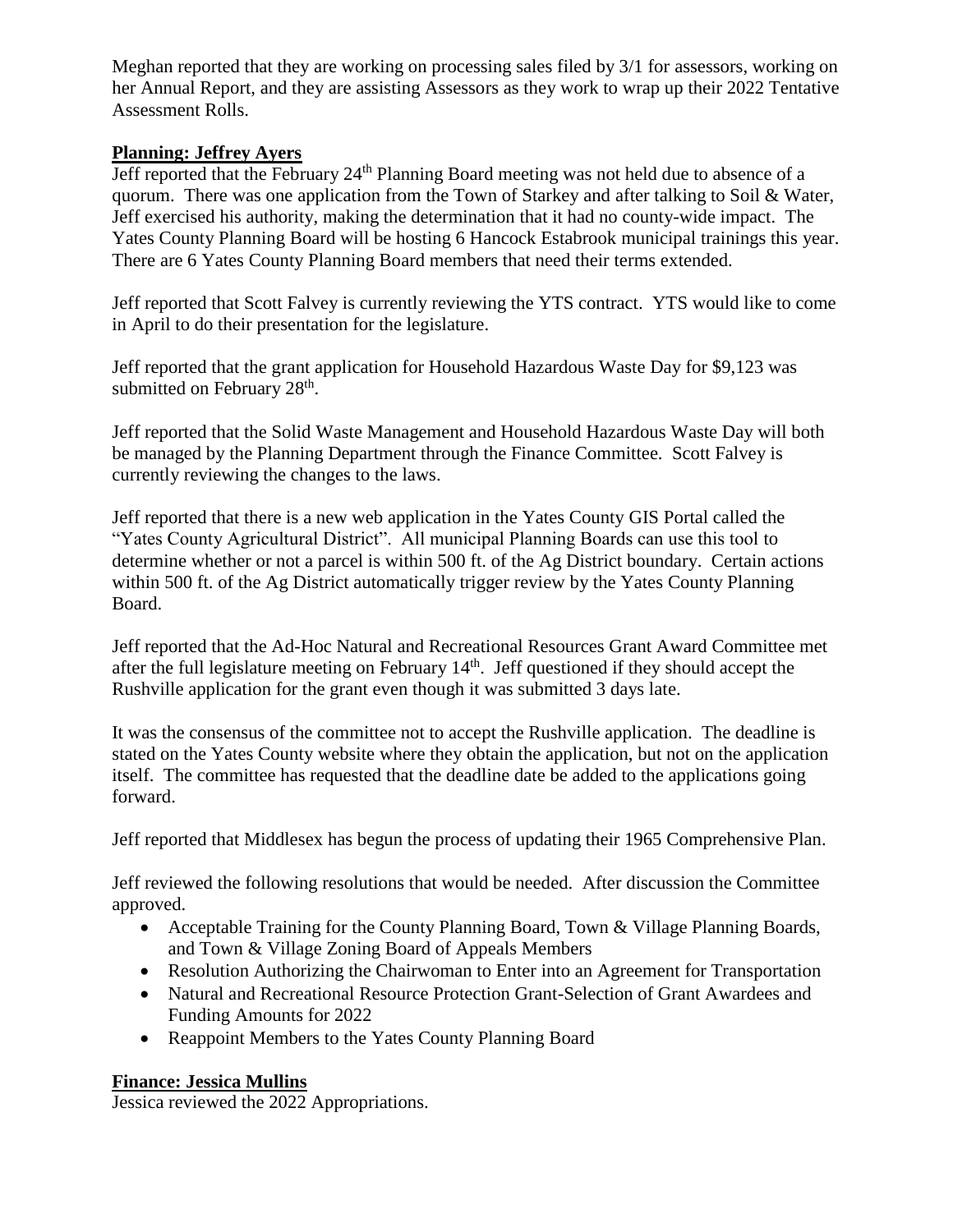Jessica reported that the Committee members should still be getting the updates that Sherry sends out regarding sales tax. The county's sales tax is still trending nicely and should continue to do so for a bit longer with the gas prices increasing.

Jessica reported that they currently have auditors in their office and they will be there for the next 3-4 days. They have been in constant contact with the auditors and have been collecting/submitting documentation as needed. The auditors may return, but they most likely have all the information they need.

The preliminary report for the TASC meeting will be ready before the end of the week. The annual TASC meeting has been scheduled for March 14<sup>th</sup>.

Carlie questioned how the increase in gas prices will be handled within various departments.

Nonie stated that if the departments go over their allotted fuel budget, they can pull it from other areas of their budget or that would qualify as a transfer from contingent because it is something unanticipated, unexpected, and unplanned for. Jessica added that they do have the quarterly reports, so they can check to see where they stand percentage wise for their budget. They can monitor this going forward and see if there is anything they need to change.

Dick stated that the Office of Emergency Management and the Sheriff carry over a lot of grant money. Some of these grants are three years old now. Dick questioned if there is an expiration on those that they need to be concerned with, how do they track that, and should they be trying to close those out in a timely manner so they don't lose the funding?

Nonie stated that there are always expirations on grants that are given and that the Sheriff knows the deadlines. Sometimes it might be a Fiscal Year 19 grant, but it may not be awarded until the end of 2020. The state is usually late in awarding their grants. It might look like it's a really old grant, but the Sheriff may not have heard about it until a year after it was awarded. Nonie hasn't seen them lose any funding on the Sheriff's grants.

Bonnie stated that when they do the quarterly appropriations that they should show the gasoline and diesel costs from the Sheriff's Office and Highway Departments to see how they are running.

Jessica stated that next month she will present on the 1<sup>st</sup> quarter and she can break that out or highlight it to make sure everyone is aware.

Bill and Tim both agreed that Department Heads should be managing their grants. Bill stated that he doesn't think the legislators need to be looking at deadlines and everything. Department Heads have always done a great job managing that.

Doug questioned why they are already taking funds out of the Contingent fund.

Nonie stated that it was a position funded after they completed their budget. It was not on Amy, it was a position that was funded after they had done the budget. Nonie told her that it would qualify as a Contingent expenditure.

Jessica reviewed the following resolutions that would be needed. After discussion the committee approved.

- 2022 Budget Transfers
- Appropriate Additional Gifted/Donated Aid (Veterans Services)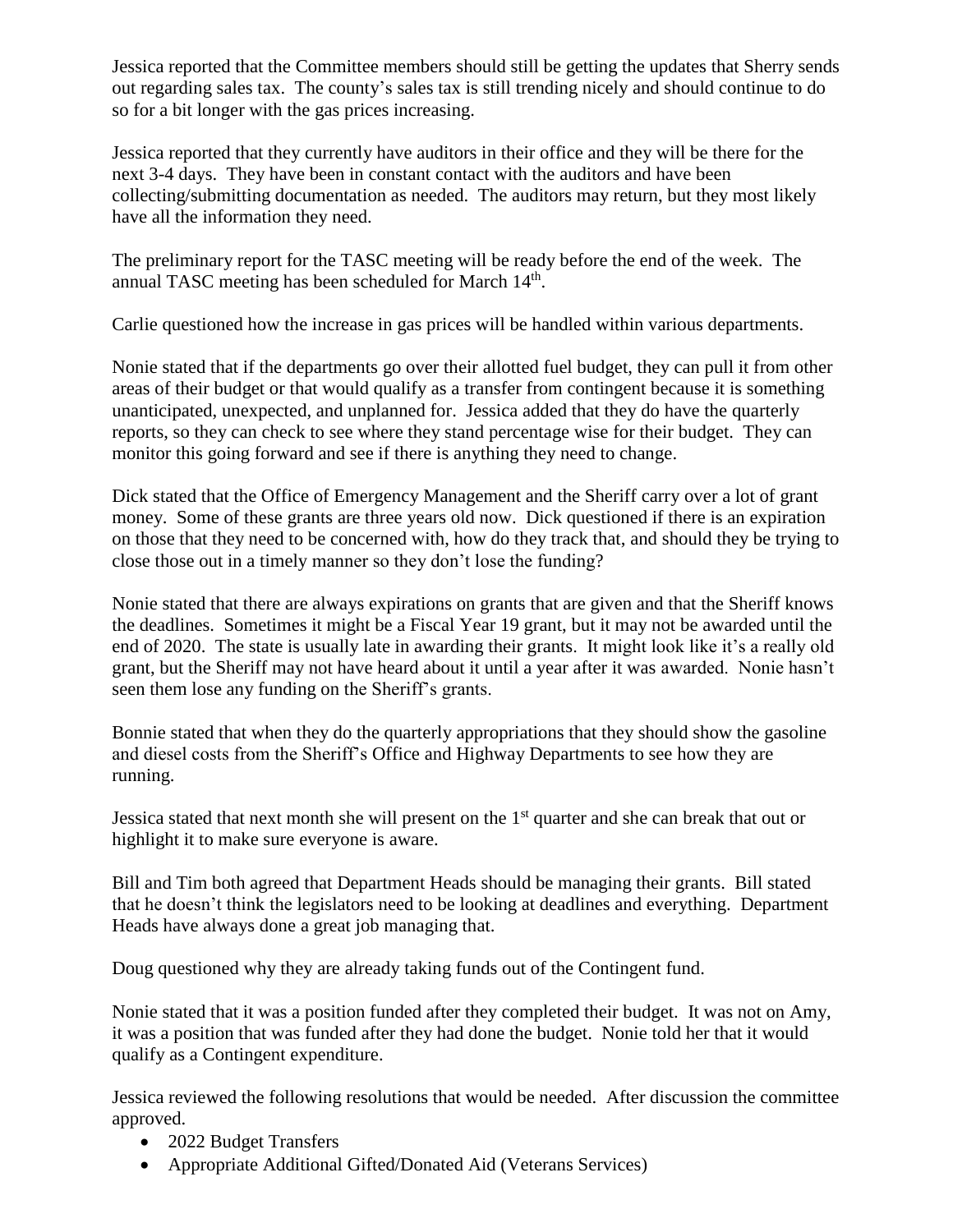• Amend Resolution No. 81-22 (Appropriate Carryover of ERAP State Aid)

# **Treasurer: Marsha Devine**

Marsha reported that they may have to push back the date of the property auction to allow more time for processing and property owner buy-back. The auction is typically scheduled for the third week in June, but at this point, they are not setting the date. The County Attorney is looking at things such as it costing too much for the county to remediate a property and as a result they wouldn't get a return on it. There are some properties that they have taken off the tax rolls because they didn't want the liability or the cost involved in pursuing the clean-up & sale of them was too much.

Dan questioned the Torrey Station situation. They have gotten to this point a couple of times and it never happens. He questioned if Marsha has any confidence that this time something will be done about it.

Marsha stated that she thinks they are getting to a perfect storm. They have been in contact with the DEC representative and they have been in contact with the DEC attorney, Dudley Low. He is in the middle of working on a settlement. Last week Marsha received a call from the attorney of the property owner wanting to know exactly what the past due taxes owed were. She confirmed with Scott that there are no taxes owed on the property. Marsha then received a call from the property owner wanting to know if there were any taxes owed on the property. It looks like they are trying to get the property off their backs. They would like to settle and don't really want to have anything to do with it. They cannot afford what they perceive to be the cost involved in taking the tanks out and remediating any spills that may have occurred. When Marsha spoke to the DEC attorney, he didn't have figures on what that would cost. They do not know the extent of the spill, if one has occurred. The property owner has another week to settle with the DEC and they have 30 days to settle with the Town of Torrey. If the property is sold and remediated, it will come back on the tax rolls.

# **Airport: Dick Harper**

Dick reported that they are continuing with the discussion regarding the deicing project. One of the major concerns is that while the deicing trailer was bid and approved they ran into the "Buy American" requirement. They have been looking at other options, but Passero is concerned that we will run into the same issue with a truck. They are trying to work through the whole process and that is kind of key to the whole deicing project.

Dick stated that last August they had a severe rainstorm that took out the wildlife fence. It was temporarily repaired, but they wanted to see if they could move it to prevent this from occurring again. They got the clearance from Passero, that there was enough room where they want to put it. They went out to multiple companies to get quotes for this. When this originally happened, they thought that they could get funding through FEMA, but it may not actually be FEMA fundable. They are going to have to get the fence installed one way or another. They may have to look at funding from somewhere else. They want it authorized for Leslie to sign a contract to proceed and have Double M Fence install it.

Dick reviewed the following resolution that would be needed. After discussion regarding the need for the fence and the funding the committee approved.

Authorize Chairwoman to Sign Contract With Double M Fence

# **Clerk of the Legislature: Emilee Miller**

Emilee reviewed the following resolutions that would be needed. After discussion the Committee approved.